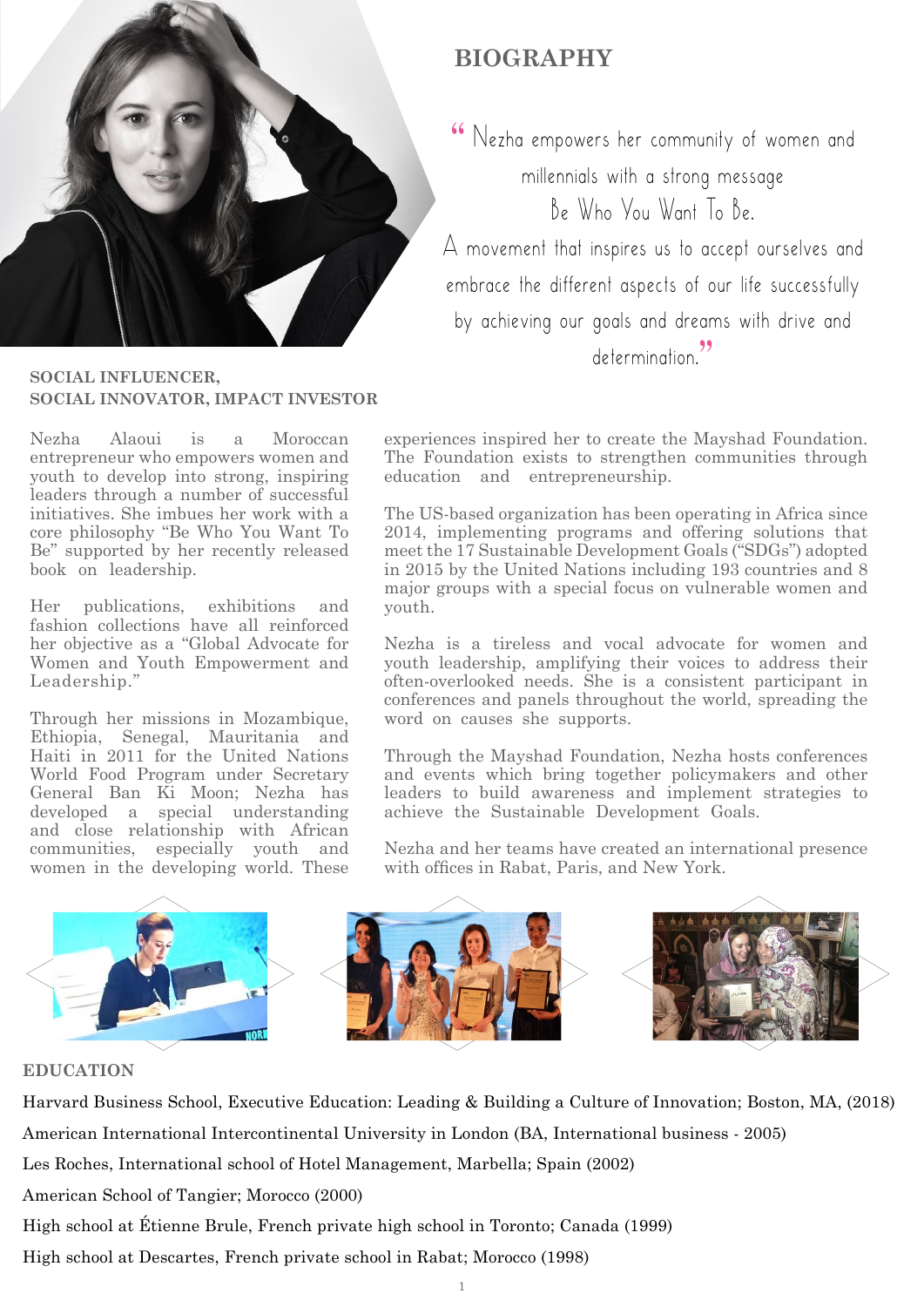#### **PUBLICATIONS**

2018. Nezha Alaoui. *Be A Leader: Be Who You Want to Be.* Post Hill PR, 2018.

2015, Nezha Alaoui. Women. Secret of Saharian Morocco. In Collaboration with Emmanuel Dierkx de Casterlé - Former United Nations Representative in Morocco

2013. Nezha Alaoui. *Saharian Morocco: Land of Inspiration*. Le Cherche Midi. 2013.

#### **AWARDS**

2018, Awarded by the Crans Montana as a "Future Leader" among many other international leaders .Geneva in

 $2018$ , Nominated for the Emirates Woman of the year award as a recognition for her work as a social influencer, innovator and Impact investor.

 $2018$ , Participated at the Wayfinder conference and workshops in Istanbul along with participants from 31 countries.

 $2017$ , Awarded by civil society in Morocco for her work as a social innovator through the Mayshad Foundation programs.

 $2016$ , Awarded from the ALL Ladies League and Women Economic Forum as ons of the "Iconic Women who are creating a better world".

 $2015$ , Butterfly Mark powered by Positive Luxury as a recognition of Maison Mayshad socially responsible approach and importance given to craftsmanchip, design and customer service.

### **EVENTS PARTICIPATED**

Motivator speeches Philantropic actions

April 26th, 2019: Spoke at the Global Women Summit in Casablanca, Morocco, as part of the "Leading and Empowerment" panel.

April 23rd, 2019: Leadership workshop at Al Akhawayn University in Ifrane, Morocco.

April 10th, 2019: Launched Mayshad Mag Arabia, a new advocacy platform for youth leadership in the MENA region.

April 9th to April 11th, 2019: Guest Lectured at Emory University in Atlanta, Georgia, sharing her leadership experience with Emory students and Mayshad Emory Chapter members.

March 25th, 2019: Attended Fashion Trust Arabia's closing ceremony as an executive committee member at Doha, Qatar, where five Arab designers were awarded the FTA prize.

March 8th, 2019: Hosted female leaders circle lunch at Dar Mayshad, highlighting each one's successes and accomplishments.

December 13th, 2018: Organized an info session and cocktail party to introduce the Moroccan designers participating at the Fashion Trust Arabia Prize

November 22nd, 2018: Participation of Mayshad Foundation's team at the 2018 MENA Youth Capacity Humanitarian Action at Doha, Qatar.

November 15th, 2018: Held Mayshad's Annual conference at UNESCO headquarters in Paris, under the theme « The involvement of private institutions in the development of African communities through education, women's entrepreneurship and social innovation».

October 12th,  $2018$ : Nomination on the board of The executive committee of the  $2018$  Fashion Trust Arabia Prize.

October 9th, 2018: Leadership workshop at Suffolk University.

October 4th, 2018: Leadership workshop at Columbia University.